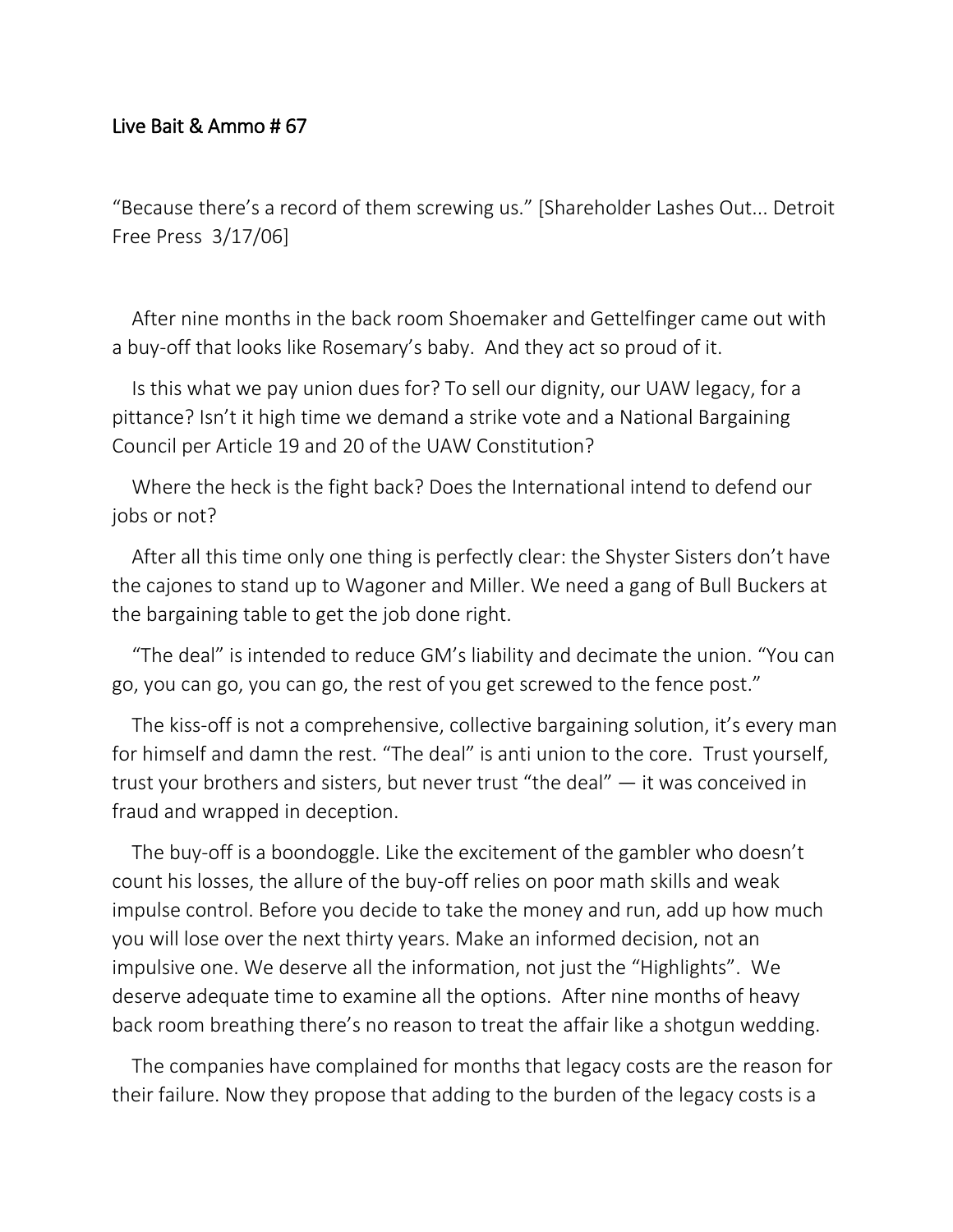solution. They can't have it both ways. Were they lying in the first place or are they lying in the second place? Honor and commitment don't mean shit to GM-Delphi. The devil is in the details not the sales pitch.

Miller's latest proposal belongs in the shredder with the rest of his threats and deadlines. He didn't even take it seriously. It looked more like crib notes than a contract.

The Concession Caucus didn't distribute the first two proposals, but they are floating the third one like a back drop for the buy-offs. But where is the UAW's counter proposal? Remember how the Concession Caucus said, "We have a plan,"? Is this it? A half baked buy-off?

We can expect to hear — "Your plant is going to close! Cut and run! There's no hope!"

Take it in stride. The chicken dance is a time honored, concession bargaining tradition.

When Miller petitions the court to void the contract, the clock will start ticking. If the judge nullifies the contract, the "no strike clause" will cease to exist. All bets are off then. No contract means "No Holds Barred." Delphi workers will have the right to take matters into their own hands on the shop floor. We'll be pushed back to a situation similar to the 1930's. Without a contract workers have the right to defend their interests with "concerted activity." Major disruptions will likely occur. Strike preparations will begin in earnest with or without a vote. We can tell the Shyster Sisters, "Don't call us, we'll call you, when we're damn good and ready."

It's self defeating to approve any deal that divides the union. Two tiers is too many. MIA's are unacceptable. Solidarity isn't idealistic, it's common sense. If we sell ourselves short with buy outs, buy downs, or buy offs, the debt will come due with a vengeance.

Workers' rights are defined by struggle not by contract or law. You get exactly what you are willing to fight for. Nothing more. If the Concession Caucus tries to give us the rush job, Vote NO. If they won't show us anything but the Highlights, Vote NO. If Miller voids the contract, work to rule and be prepared to ratchet it up a notch. Delphi workers will have the opportunity to take solidarity and direct action to a new level. We may as well empty the arsenal. For most of us it will be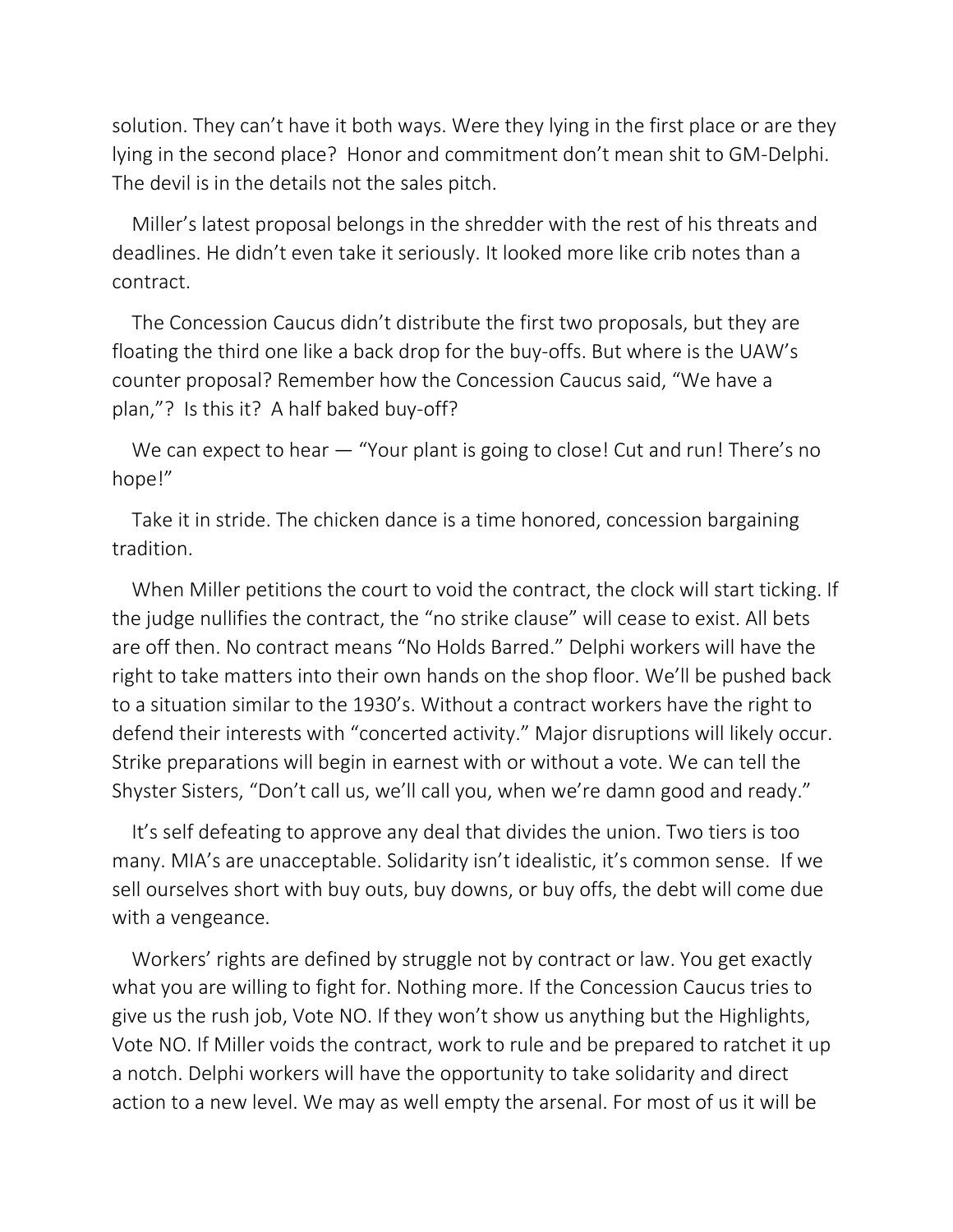the war to end all wars. Let's leave a legacy we can be proud of, and ignore the chicken dance.

(sos, shotwell)

SOS PROTESTS DELPHI FRAUD

At the Detroit Economic Club

WHERE DELPHI CEO, STEVE MILLER,

WILL SPEAK ABOUT CORPORATE SQUANDERING OF PENSION FUNDS, DEFRAUDING INVESTORS, AND STRIPPING RETIREES OF HEALTH CARE

MONDAY APRIL 3, 2006

12 NOON

500 Temple Avenue, Detroit, MI 48201

Join the Soldiers of Solidarity

on the sidewalk at the Masonic Temple of Detroit.

Bring your own signs and toy lawn mowers. Show support for working families whose livelihoods are under attack.

FIGHT FRAUD!

DEMAND CORPORATE ACCOUNTABILITY DEMAND SOCIAL RESPONSIBILITY, HONESTY, INTEGRITY AND JUSTICE!